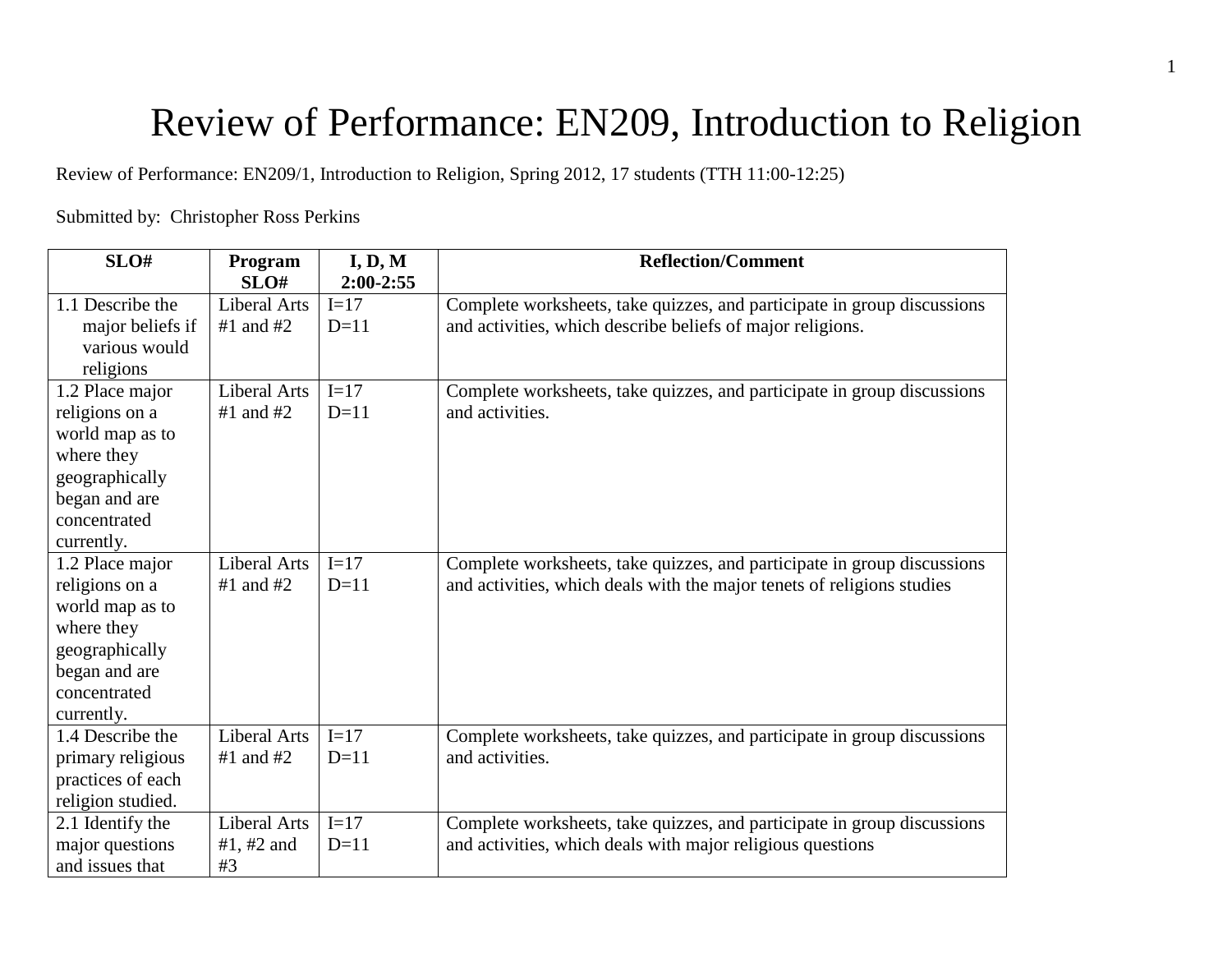| religion tries to                                                                                                                                                         |                                  |                  |                                                                                                                                                                                    |
|---------------------------------------------------------------------------------------------------------------------------------------------------------------------------|----------------------------------|------------------|------------------------------------------------------------------------------------------------------------------------------------------------------------------------------------|
| address.                                                                                                                                                                  |                                  |                  |                                                                                                                                                                                    |
| 2.2 Compare and<br>contrast how<br>various religious<br>groups would<br>answer the<br>questions and deal<br>with the issues<br>identified in 2.1.                         | Liberal Arts<br>#1, #2 and<br>#3 | $I=17$<br>$D=11$ | Complete worksheets, take quizzes, and participate in group discussions<br>and activities, which deals with the comparative aspect of religious<br>studies.                        |
| 2.3 Distinguish<br>between religious,<br>philosophical, and<br>cultural points of<br>the arguments.                                                                       | Liberal Arts<br>#3               | $I=17$<br>$D=12$ | Complete worksheets, take quizzes, and participate in group discussions<br>and activities.                                                                                         |
| 3.1 Apply accurate<br>terminology to<br>construct a cogent<br>and comprehensive<br>statement of<br>personal<br>faith/belief.                                              | Liberal Arts<br>#2               | $I=17$<br>$D=12$ | Complete worksheets, take quizzes, and participate in group discussions<br>and activities.                                                                                         |
| 3.2 Respond to<br>discrepancies<br>between his/her<br>personal ideas and<br>those held by other<br>individuals and<br>religious groups by<br>supporting his/her<br>views. | <b>Liberal Arts</b><br>#2        | $I=17$<br>$D=11$ | Complete worksheets, take quizzes, and participate in group discussions,<br>activities and write a major paper comparing his/her personal beliefs with<br>others religious beliefs |

# **Additional observations:**

Will only use the textbook: Smith, Huston, The Illustrated World Religions. EN209/1 Pre-Test: 10 Post-test: 75